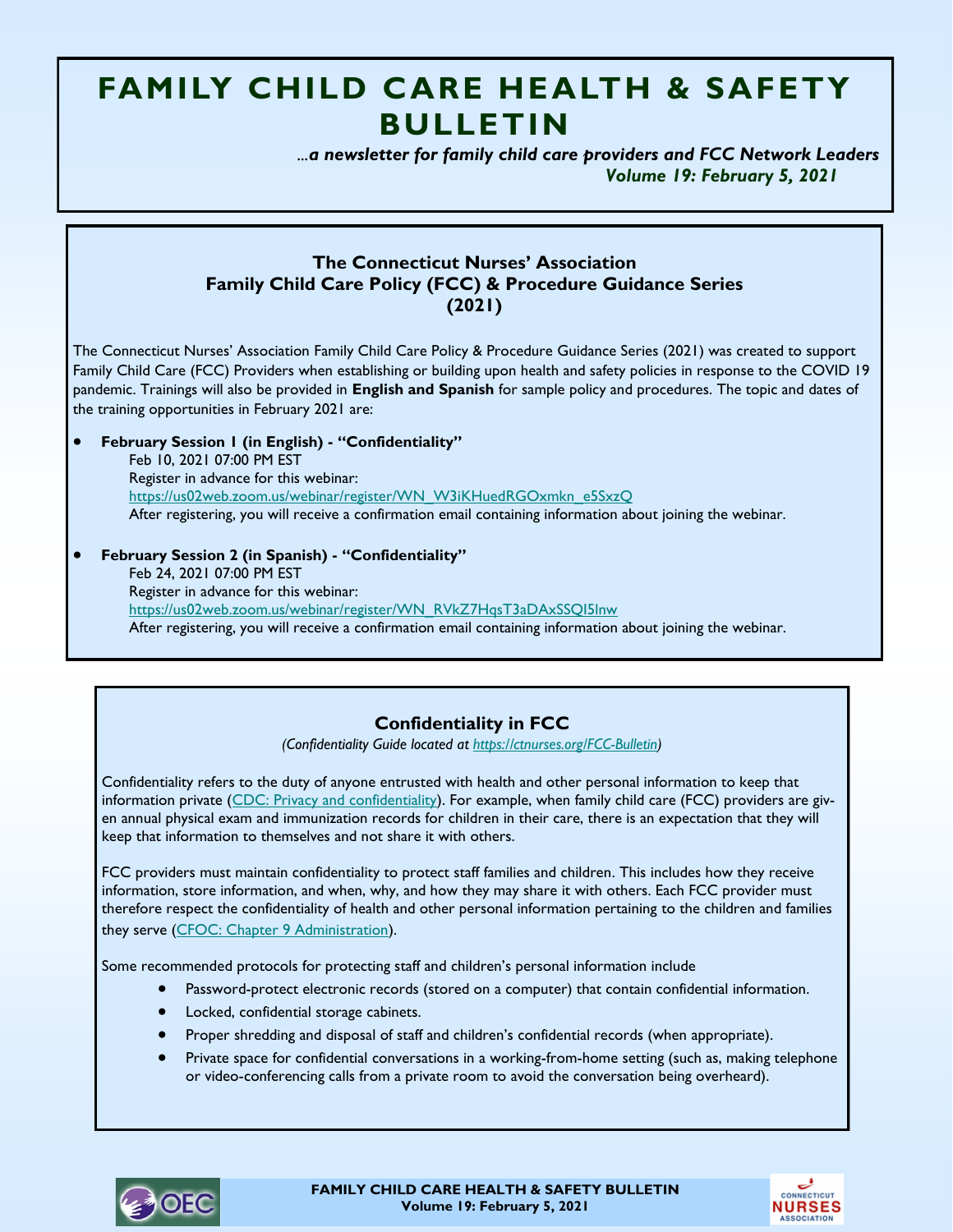# **BOLETÍN SOBRE SALUD Y SEGURIDAD EN LA GUARDERÍA FAMILIAR**

*… un boletín para proveedores de servicio de guardería familiar (FCC en inglés) y líderes de la red de las FCC*

*Volume 19: February 5, 2021*

### **Asociación de enfermeras de Connecticut**

 **La Serie de orientación sobre políticas y procedimientos de guardería familiar (FCC) (2021)** 

La *Serie de orientación sobre políticas y procedimientos de guardería familiar de la Asociación de enfermeras de Connecticut* (2021) se creó para apoyar a los proveedores de guarderías familiares (FCC) en el establecimiento y desarrollo de políticas de salud y seguridad como respuesta a la pandemia de COVID 19. También se brindarán capacitaciones **en inglés y español** acerca de estas muestras de pólizas y procedimientos. El tema y las fechas de las oportunidades de capacitación en febrero de 2021 son:

• **Sesión de febrero 1 (en inglés) - "Confidencialidad"** Feb 10, 2021 07:00 PM EST Regístrese con antelación para este seminario web: [https://us02web.zoom.us/webinar/register/WN\\_W3iKHuedRGOxmkn\\_e5SxzQ](https://us02web.zoom.us/webinar/register/WN_W3iKHuedRGOxmkn_e5SxzQ) Después de registrarse, recibirá un correo electrónico de confirmación con información sobre cómo unirse al seminario web. • **Sesión de febrero 2 (en español) - "Confidencialidad"**

Feb 24, 2021 07:00 PM EST Regístrese con antelación para este seminario web: [https://us02web.zoom.us/webinar/register/WN\\_RVkZ7HqsT3aDAxSSQI5lnw](https://us02web.zoom.us/webinar/register/WN_RVkZ7HqsT3aDAxSSQI5lnw) Después de registrarse, recibirá un correo electrónico de confirmación con información sobre cómo unirse al seminario web.

## **Confidencialidad en FCC**

*(Guía de confidencialidad ubicada en [https://ctnurses.org/FCC-Bulletin\)](https://ctnurses.org/FCC-Bulletin)*

La confidencialidad se refiere al deber de cualquier persona a quien se le haya confiado información personal o relacionada con la salud, de mantener la privacidad de esa información [\(CDC: Privacy and confidentiality\)](https://www.cdc.gov/phlp/publications/topic/healthinformationprivacy.html). Por ejemplo, cuando los proveedores de guardería familiar (FCC) reciben exámenes físicos anuales y registros de vacunación para los niños bajo su cuidado, se espera de ellos quede que archiven dicha información para sí mismos y no la compartan con otros.

Los proveedores de FCC deben mantener la confidencialidad para proteger a las familias y a los niños del personal laboral. Esto incluye cómo reciben y almacenan información, y cuándo, por qué, y cómo pueden compartirla con otros. Por lo tanto, cada proveedor de FCC debe respetar la confidencialidad de la información personal o de salud relacionada con los niños y las familias a las que prestan sus servicios [\(CFOC: Chapter 9 Administration\)](https://nrckids.org/cfoc/database/9.4.1.3).

Algunos protocolos recomendados para proteger la información privada del personal y los niños incluyen,

- Registros electrónicos protegidos con contraseña (almacenados en una computadora) que contienen información confidencial.
- Armarios de almacenamiento confidenciales cerrados con llave.
- Trituración y eliminación adecuadas de los registros confidenciales del personal y los niños (cuando corresponda).
- Espacio privado para conversaciones confidenciales en un entorno de trabajo desde casa (como hacer llamadas telefónicas o videoconferencias desde una sala privada para evitar que se escuche la conversación).



**FAMILY CHILD CARE HEALTH & SAFETY BULLETIN Volume 19: February 5, 2021**

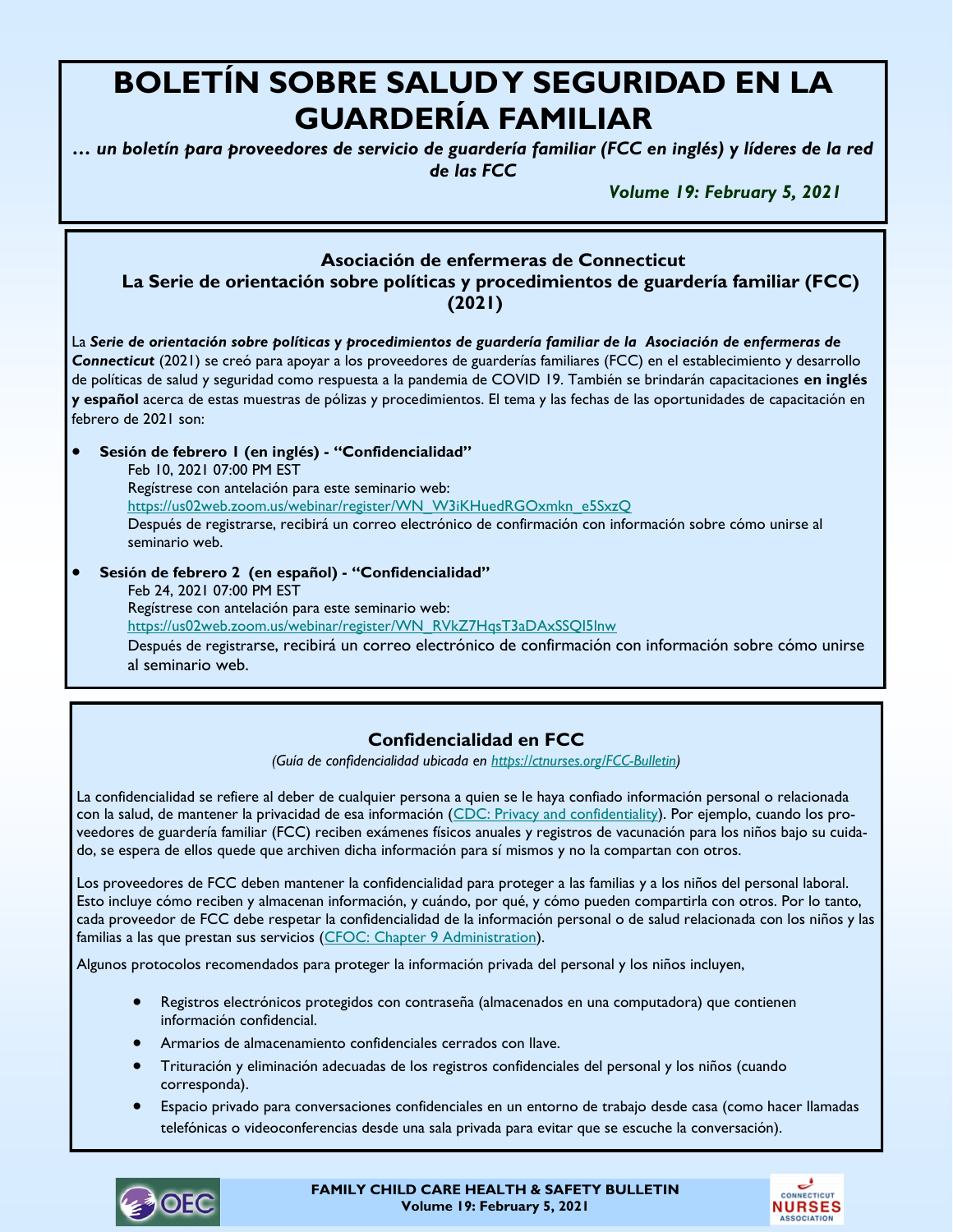

**Sample Confidentiality Policy**

*(Confidentiality Guide located at https://ctnurses.org/FCC-Bulletin)*

The following confidential policy has been developed to maintain and protect the privacy and confidentiality of staff, families, and children in our Family Child Care.

- 1. Staff, families, or children's records mean records that are directly related to staff, families, or children (for example, child care enrollment forms, or immunization records), records maintained by the program, or by a person representing the child care (for example, health care plans for children), and information recorded in any way, such as print, electronic, or digital means, including media, video, image, or audio format (for example, pictures that families share with the child care for posting on their child's cubby, or emailed documents or other information communicated by parents/guardians to FCC providers regarding the health status of children) .
- 2. Confidential records include child enrollment form, emergency medical care form, adult and child health records, staff background checks, immunization records, enrollment forms, training records, and financial documents (includes payment records).
- 3. Only staff members of this FCC will have access to the locked cabinet. We have a password-protected computer to protect staff, family, and children's confidential health and other information.
- 4. Enrollment of children must be made in person by parents or guardians since it is the responsibility of parents or guardians to provide information to this FCC regarding your child(ren). We appreciate and understand that you know your child(ren) best and therefore, information shared either verbally or in writing, it is shared in confidence will be kept confidential.
- 5. Parents/guardian must review and sign this FCC's confidentiality policy. Information you share about your family's health will be kept confidential.
- 6. Children's health and other confidential information will be stored in a locked cabinet at this FCC.
- 7. Shredding, disposal, and return of staff and children's confidential records will be done according to the Family Child Care Homes Statutes and Regulations.
- 8. This FCC will not release any confidential records pertaining to the child or family except in emergencies, or upon request of the Office of Early Childhood, police, or Department of Children and Families, unless the parent of the child gives us written permission to release this information.
- 9. Verbal or written requests by parents/guardians for copies of their child(ren)'s confidential information, such as immunization records, will be provided directly to those parents/guardians. Please allow us adequate time to make copies of these records.
- 10. Parents/guardians must provide written requests for any/all confidential information to be released by this FCC to any third party (for example, the child's school). The written request must be specific about: to whom the record should be released; for what purpose; and what specific document or parts of the record should be copied and sent.
- 11. Only parents/guardians and FCC staff will have access to children's confidential records that are maintained at this FCC.
- 12. Staff and children's confidential records will be kept, destroyed, and returned according to requirements (including timelines) set by the Connecticut Family Child Care Regulations.
- 13. Parents have the right to inspect their child's confidential records here at our FCC. Please schedule a time with us to do review your child (ren)s records so that we can have a staff member available to honor your request.
- 14. Connecticut requires that FCC providers report communicable illnesses or diseases. As such, all communicable illnesses and diseases will be reported to the local health department by this FCC.

\_\_\_\_\_\_\_\_\_\_\_\_\_\_\_\_\_\_\_\_\_\_\_\_\_\_\_\_\_\_\_\_\_\_\_\_\_\_\_\_\_\_\_\_\_\_\_\_\_\_\_\_\_\_\_\_\_\_ \_\_\_\_\_\_\_\_\_\_\_\_\_\_\_\_\_\_\_\_\_\_\_\_

15. Personal and health information that are shared with the local health department staff are confidential and only shared with those who may need to know. We encourage you to contact your local health department to better understand how they keep information private and confidential. The local health department's contact information may be found at https://portal.ct.gov/DPH/Local-Health-Admin/LHA/Local-Health-Administration---Site-Map

Parent/Guardian/Staff/Name and Signature Date Date Date Date

*Disclaimer: This is a Sample Policy/Procedure only and may not include all the requirements for FCC provisions as outlined in the OEC Regulations.*